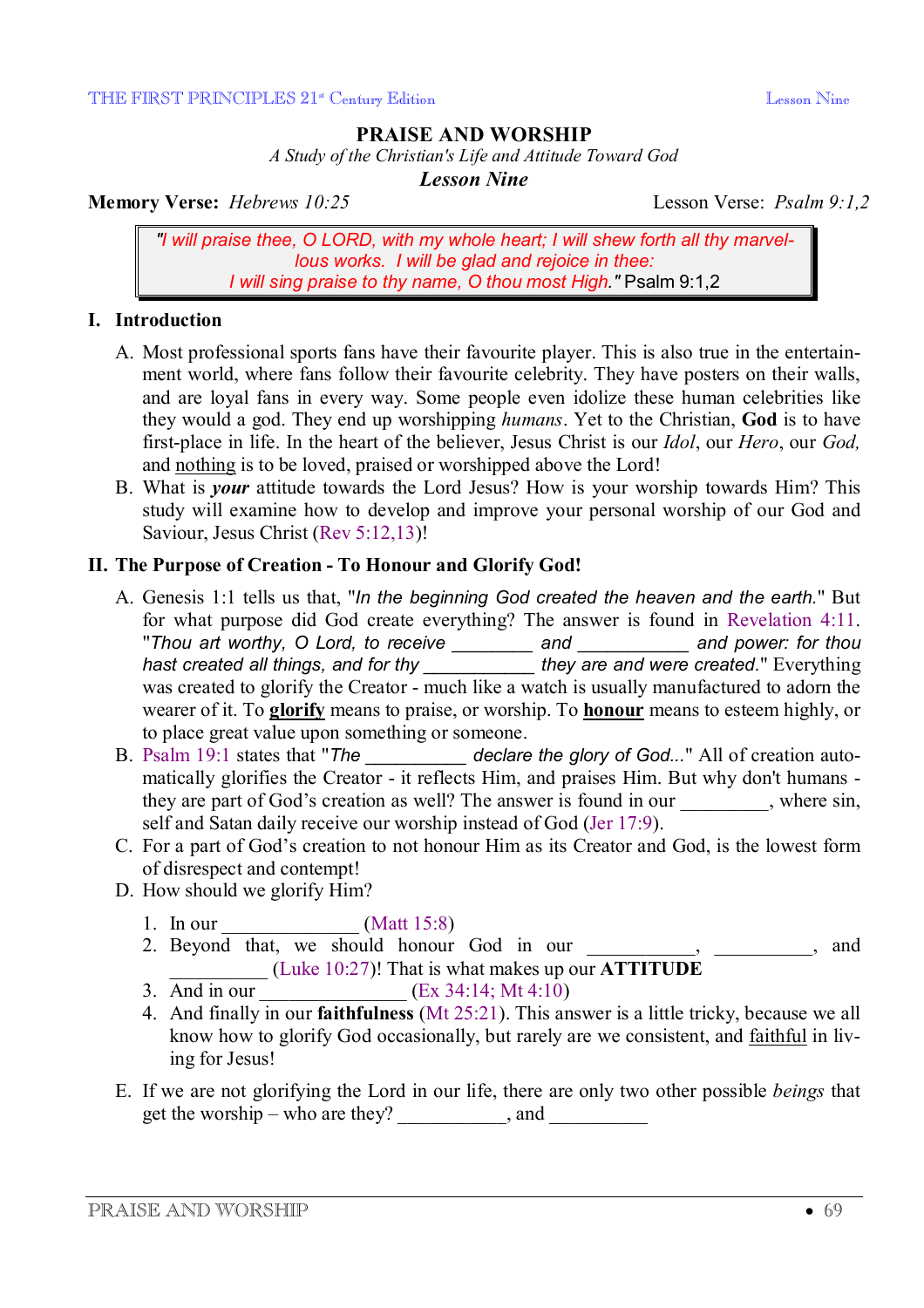## **III. The Purpose of Salvation - to** *enable* **us to honour and glorify God!**

- A. Jesus Christ came to reclaim sinners from sin so they might honour and glorify God once again (Eph 2:4-6; Eph 1:4-6,12). When we were unsaved, we served our own pride and flesh, but now we are to glorify the Lord. 1Peter 2:9 says that we are a "*\_\_\_\_\_\_\_\_\_\_\_ generation. a people: that ve eration, a \_\_\_\_\_\_\_\_\_ priesthood, an \_\_\_\_\_\_\_\_\_ nation, a \_\_\_\_\_\_\_\_\_\_\_\_ people; that ye*   $\overline{f}$  *of him who hath called you out of darkness into his marvelous light.*" If you are saved, then show it!
- B. What are we to do in order to give praise and honour to the Lord?
	- 1. First **learn God's word well** (2 Tim 2:15) so that we do it the right way! This pleases God when we listen to HIM, and learn His will.
	- 2. **\_\_\_\_\_\_\_\_ in God's word daily** (having God's word in our thoughts and obeying it brings praise to God; John 15:7,8). Don't be a good-time Charlie (only living for Jesus when it is easy or convenient).
	- 3. **Live God's word daily** (Jam 1:22; Matt 5:16) that is what faith is trusting God enough to obey every word!
	- 4. **Express your thankfulness**, praising God with your lives and your lips, for all His care, wonders and blessings (Ps 100:4; Col 3:15)! Our worship is so empty of praise and thankfulness and we need to repent of it.

# **IV.The Constant Attitude of the Believer Towards God is to be One of Praise!**

The **attitude** of your heart and mind is most important, if you expect to bring praise and honour to the Lord. With so much *pessimism* in our world, we must be careful to maintain a daily attitude of praise (not because things are good, but because our God is good). The flesh (our old sinful nature), and Satan are totally opposed to the Christian maintaining this type of attitude.

A. There are three kinds of attitudes that a Christian can have (Rev 3:15,16):

- 1. **Cold Attitude** *unthankful, angry, hurt, bitter, rejecting.*
- 2. \_\_\_\_\_\_\_\_\_\_\_\_\_\_ **Attitude** *uncaring, apathetic, unconcerned, numb!*
- 3. **Hot Attitude** *rejoicing, thankful, and serving fervently.*
- B. You have to re-train your mind to think on things that honour the Lord. Look at Philippians 4:8. Think on the things that are "*true*, *\_\_\_\_\_\_\_, just, \_\_\_\_, lovely, and of good report*." Concentrate on things that promote virtue, and promote PRAISE. The Christian should focus on these things! The act of godly worship is based upon your choice to have a right attitude! Make this a verse for you to memorize this week!

# **V. How To Develop Your Praise and Worship**

- A. First, realize that **worship is not just for church time**. Praise is something that should be radiating from the heart of the Christian throughout each day (Psalm 33:1; 35:28; 71:8; 71:14). Even when hard, or not "in season."
- B. **Learn to be Spirit filled** (Eph 5:18). A Christian is "sealed" (preserved) by the Holy Spirit from the moment of salvation, but can be very empty of His power. The following are practical steps to having a Spirit-filled life:
	- 1. Get **saved** (John 3:3-6,12). You cannot be spiritually minded unless you get the Spirit of God in you (John 4:24; 1 Cor 2:14,15). There are SO MANY "christians" who never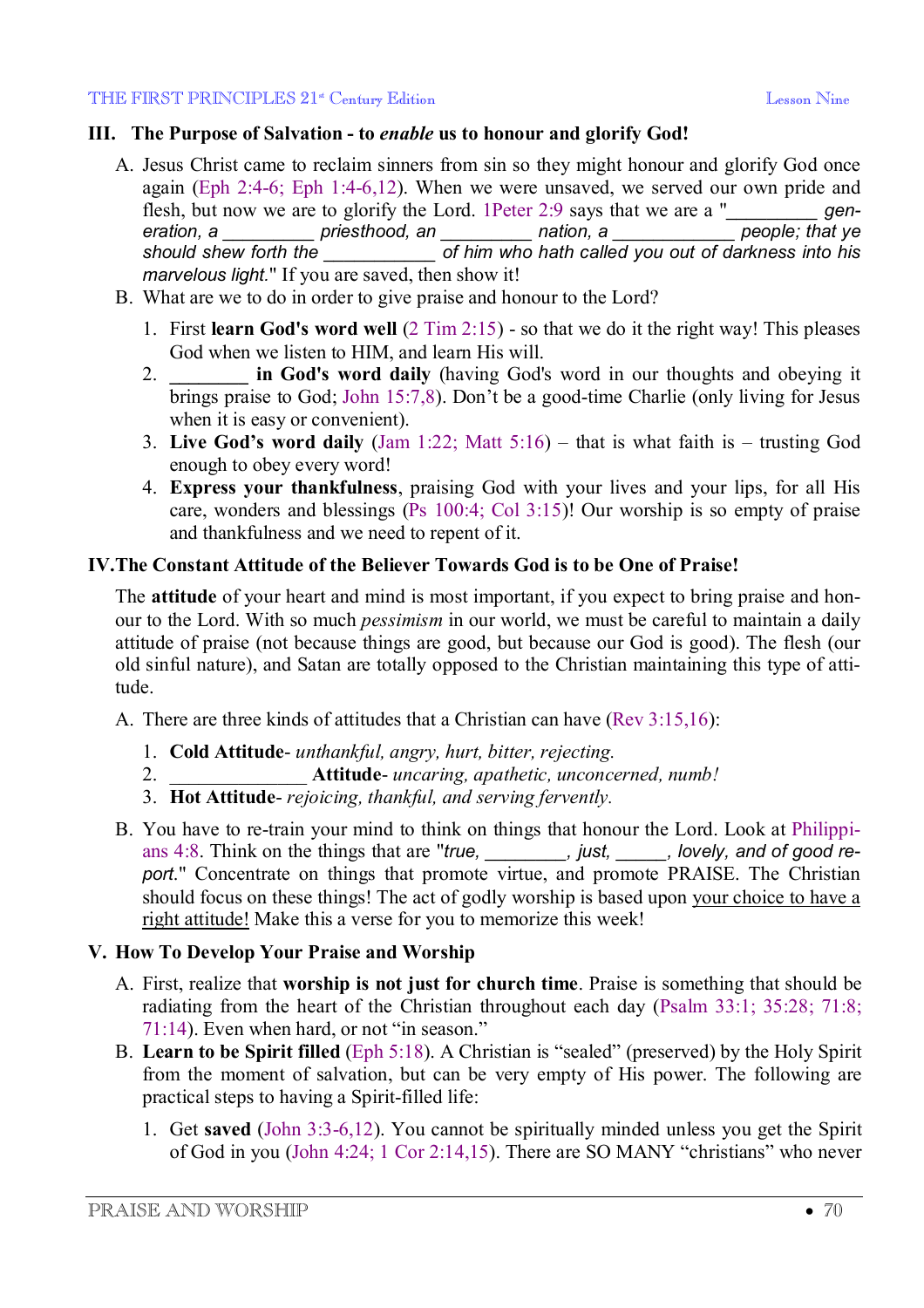have been born again the Bible way that bang their "head against the wall" so-to-speak every day trying to be "spirit-filled" instead of "Spirit-filled!" It is simply because they are trying to do it without the *Holy Spirit*!

- 2. Be sure to confess and forsake all sin daily (1 John 1:9; Prov 28:13). The Holy Spirit fills only clean "vessels," or bodies (2 Tim 2:21).
- 3. Learn to ignore your *self* and your *wants* daily (Gal 2:20), and focus on doing *Christ's* will according to His word. This is probably the hardest step for most new Christians – we don't know how to "let go" of what we are so used to carrying (grudges, bitterness, sorrow, anger, etc).
- 4. Present your body to the Lord as a living for Him to use in His service (Rom 12:1). Pay the price of serving Him! He is worth it!
- 5. \_\_\_\_\_\_ to be filled with the Holy Spirit (Luke 11:9-13), so that you can minister to others. You have not, because you \_\_\_\_\_\_\_ not (James 4:2).
- 6. **Obey** the Holy Spirit when He directs you (Acts 5:32). Most Christians are very disrespectful to the guidance that the Spirit gives (Eph 4:30)!
- 7. Have faith that the Holy Spirit will empower you to do what He has called you to do (Heb 11:6; Acts 4:29-31; 13:1,2).
- 8. Practice the following:
	- a. Remember that the Holy Spirit is God, and personal (John 16:13)!
	- b. Honour Jesus at all times (ask yourself; "*Would Jesus do what I am doing right now?*" See Prov 3:5,6).
	- c. Have clean thoughts. Your heart and mind cannot contain both spiritual and wicked thoughts at the same time (2 Cor 10:4,5).
	- d. Meditate on God's word (Psalm 1:1,2; Josh 1:8).
	- e. Realize that He is with you everywhere you are (Matt 28:20).
	- f. Be a witness of the saving and keeping power of Christ (Acts 1:8).
- C. **Maintain an attitude of gratitude**. "*In every thing give* \_\_\_\_\_\_\_\_\_\_ *for this is the will of God in Christ Jesus concerning you*" (1 Thes 5:18,19). The attitude of the Christian can "quench" (turn off) the work of the Holy Spirit. Jesus died to conquer not just your sins, but your complaining too! It is THIS one thing that so limits God's work in our lives (Ps 78:36-42).
- D. **Enjoy worshipping God.** Your time in prayer and in the Bible can be so full of joy if you try to *enjoy* it, instead of *endure* it (1 John 1:4). Enjoy worshipping alone, *and* in the presence of other believers - in singing, testimony times, and prayer times. When the preaching is right, say "AMEN," and "PRAISE GOD," and even an "OH ME" when it steps on your toes! This is what the congregation did in the Old Testament at the reading and preaching of the word of God (Neh 8:1-6)!
- E. **Have Family Devotions.** Make worship a family affair! Pray, praise, and give thanks to the Lord together. Sing in the car or at home scripture songs and hymns (Col 3:16). Have fun with devotions by quizzing each other and honouring each other's progress through the word of God, and growth!
	- 1. Have family worship time every morning, right after breakfast (make sure to have the whole family eat together – stop letting everyone eat when they want, and on their own!